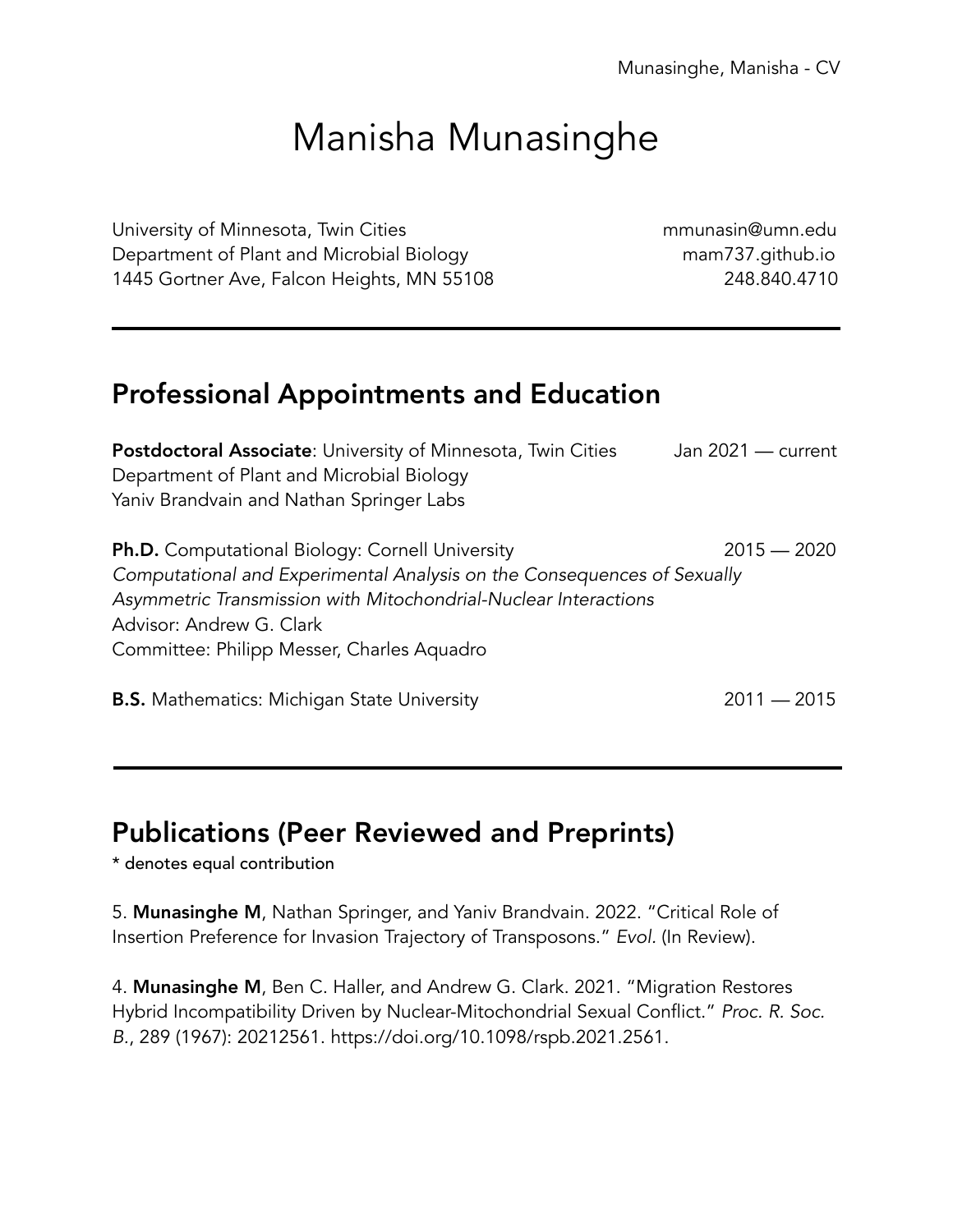3. Holman A, Manisha Munasinghe, and Andrew G. Clark. 2020. "Natural Polymorphisms in Second-site Modifiers of Drosophila *C9orf72* Model for Amyotrophic Lateral Sclerosis." *Genetics*. (In Review).

2. Ågren JA\*, Manisha Munasinghe\*, and Andrew G. Clark. 2020. "Mitochondrial-Y Chromosome Epistasis in *Drosophila melanogaster.*" *Proc. R. Soc. B.*, 287 (1937): 20200469. https://doi.org/10.1098/rspb.2020.0469.

1. Ågren JA\*, Manisha Munasinghe\*, and Andrew G. Clark. 2019. "Sexual Conflict through Mother's Curse and Father's Curse." *Theoretical Population Biology*, 129 (10): 9-17. https://doi.org/10.1016/j.tpb.2018.12.007.

## Fellowships and Awards

2020 NSF Postdoctoral Research Fellowship in Biology 2018 — 2019 Joe and Rita Calvo Teaching Award 2012 NSF Graduate Research Fellowship Program Honorable Mention

# Teaching and Mentorship

Teaching Assistant Appointment

Fall 2018, Cornell University: BIOMG 4870 Human Genomics Spring 2018, Cornell University: BTRY 4830 Quantitative Genetics and Genomics Fall 2017, Cornell University: BIOMG 4870 Human Genomics Spring 2015, Michigan State University: LB 119 Calculus II Fall 2014, Michigan State University: LB 220 Calculus III Spring 2014, Michigan State University: LB 119 Calculus II Fall 2013, Michigan State University: LB 118 Calculus I Spring 2013, Michigan State University: LB 119 Calculus II Fall 2012, Michigan State University: LB 220 Calculus III

Guest Lecture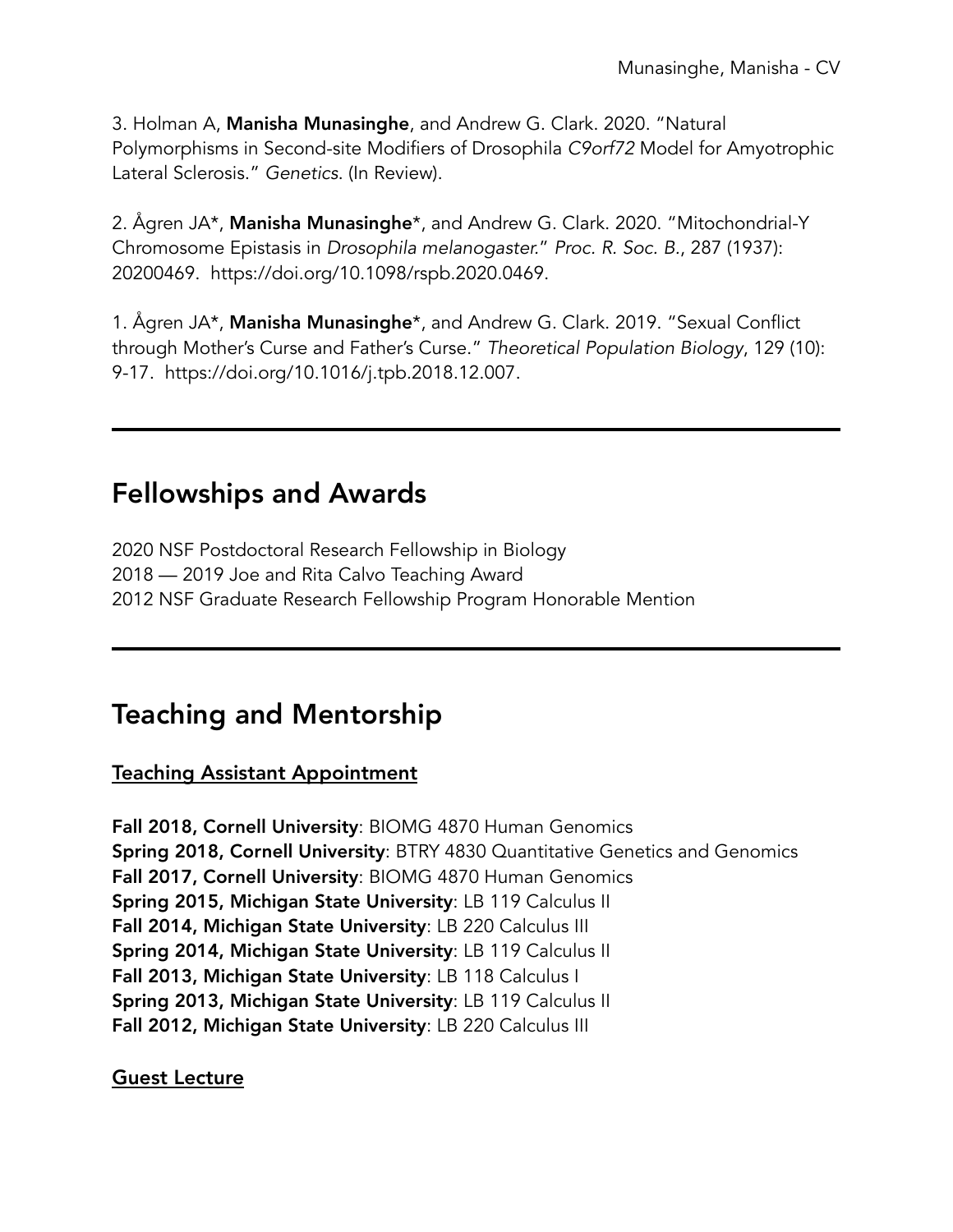Fall 2018, Cornell University: Personalized Genomics and Direct-to-Consumer Testing, BIOMG 4870 Human Genomics, Cornell University - Ithaca, NY

#### **Workshops**

2021: Instructor — Intro to R, Python, and Git (Based on Software and Data Carpentry Lessons), University of Minnesota 2021: Instructor — Software Carpentry Workshop, United States Department of Agriculture Online 2020: Obtained Certification as a Carpentries Instructor to teach Software Carpentry, Library Carpentry, and Data Carpentry Workshops

## Invited Presentations/Symposia

2022 Oral Presentation: Critical Role of Insertion Preference for Invasion Trajectory of Transposons. Plant and Microbial Biology Departmental Retreat, University of Minnesota — St. Paul, Minnesota

2022 Oral Presentation: Critical Role of Insertion Preference for Invasion Trajectory of Transposons. Zeaevolution Seminar — Virtual

2022 Oral Presentation: Critical Role of Insertion Preference for Invasion Trajectory of Transposons. Plant and Microbial Biology Departmental Seminar, University of Minnesota — St. Paul, Minnesota

2021 Oral Presentation: Critical Role of Insertion Preference for Invasion Trajectory of Transposons. NSF Plant Genome Research Program Award Meeting — Virtual

2020 Poster Presentation: Hybrid Incompatibility Driven By Nuclear-Mitochondrial Sexual Conflicts. Co-authors: AG Clark. Population, Evolutionary, and Quantitative Genetics Meeting 2020 (PEQG 2020) — Virtual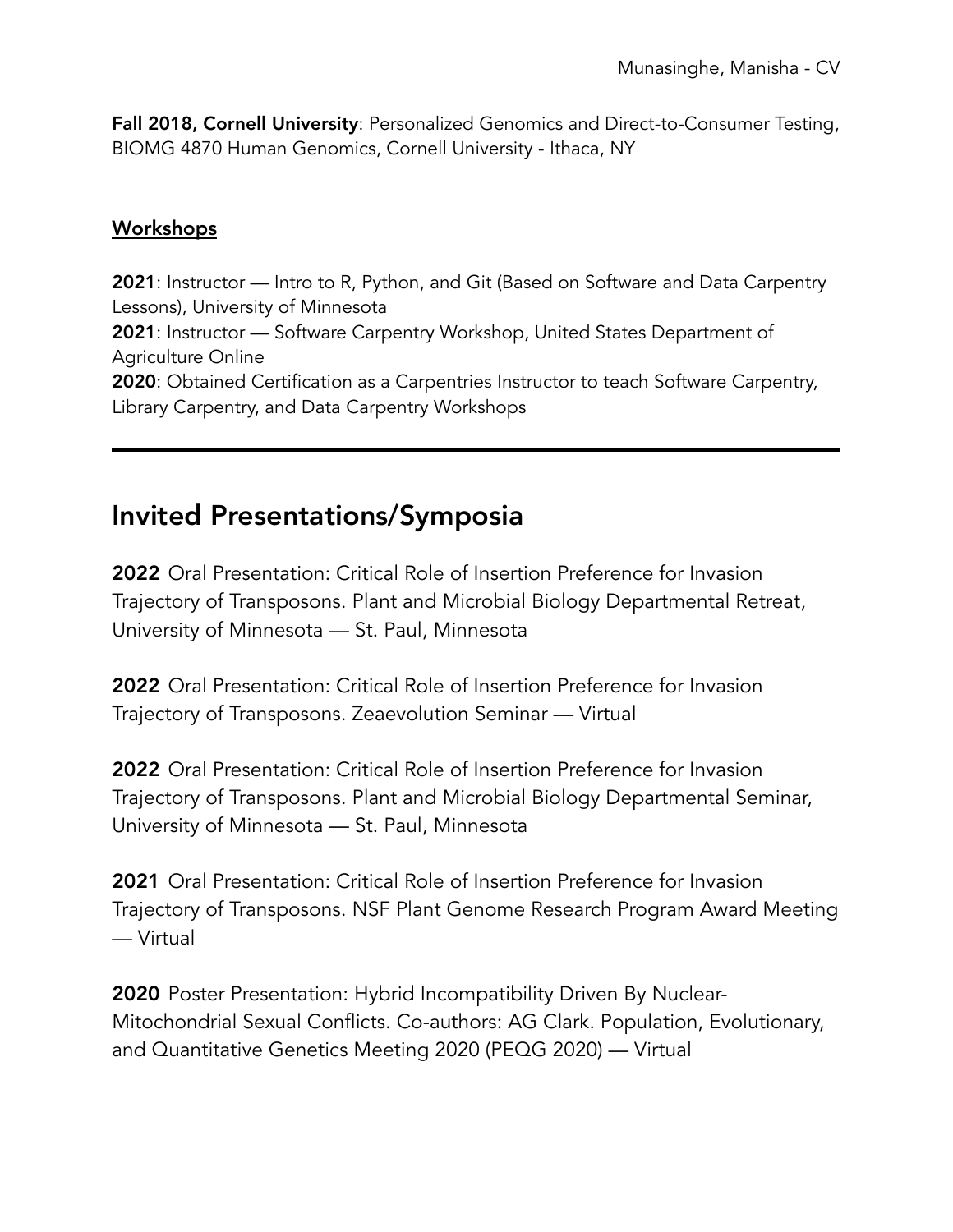2019 Oral Presentation: Consequences of Sexually Asymmetric Genetic Transmission. Computational Biology Graduate Student Recruitment Research Presentation, Cornell University — Ithaca, NY USA

2019 Oral Presentation: Computational Analysis of the Consequences of Sexually Asymmetric Genetic Transmission. Computational Biology Graduate Field Seminar, Cornell University — Ithaca, NY USA

2018 Poster Presentation: Mother's Curse and Father's Curse as Manifestations of Sexual Conflict. Co-authors: JA Ågren, AG Clark. Population, Evolutionary, and Quantitative Genetics Meeting 2018 (PEQG 2018) — Madison, WI USA

2018 Poster Presentation: Mitochondrial-Y Interactions Influence Gene-Expression Profiles in *Drosophila melanogaster* males. Co-authors: JA Ågren, AG Clark. Society for Molecular Biology and Evolution 2017 (SMBE 2017) — Austin, TX USA

## Service and Outreach

#### Diversity, Equity, and Inclusion (DEI)

2021 University of Minnesota Nature of Life (BIOL 1806) Gopher Equity Class Facilitation

2019 Cornell University NextGen Professor Program Cohort

2019 Cornell University Future Professors Institute: Advancing Diversity in the Academy

2019 Cornell University Intergroup Dialogue Project

#### Leadership Service

2021 — 2022 University of Minnesota Postdoctoral Association Steering Committee Policy and Advocacy Officer